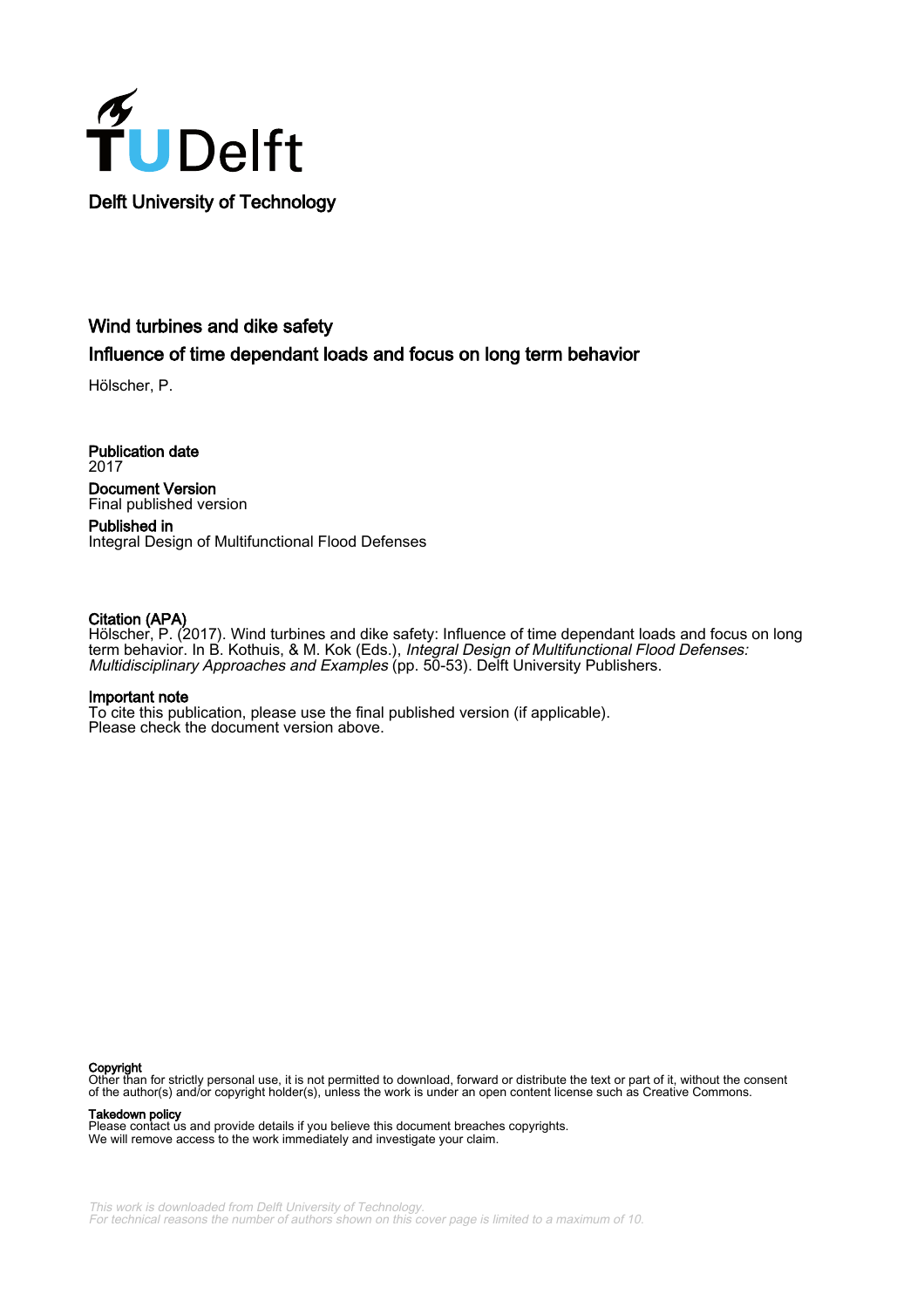

Paul Hölscher

*Figure 1 Wind tur*bines along Eastern Scheldt dike, Sint Annaland (Image courtesy Rijkswaterstaat, beeldbank, Joop van Houdt).

### WIND TURBINES AND DIKE SAFFTY

#### INFLUENCE OF TIME DEPENDANT LOADS AND FOCUS ON LONG TERM BEHAVIOR

&5=7B.;J7.;66J;M65O7.N@M;65@PB.6@.M@PB6J<M6.*-&23"&23F'\*734*i*79E:+&3"93'3&+9+'&E:+&3'/3-+7/'&+923*For the STW-MFFD program he worked as a Postdoc at the faculty of Civil Engineering & Geosciences, TU Delft University of Technol $ogy$  in the project 'Structural assessment of  $J$ <sup>2</sup> multifunctional flood defenses<sup>'</sup>.

wind turbines. Wind turbines can accentuate the dike as a linear element in the landscape. Dikes are often windy spots, that are accessible for construction and maintenance using the existing work road along the dike. With the construction of wind turbines on a dike. the district water board contributes to a more sustainable world.

The authorities hesitate to permit wind furbines on their dikes. A wind turbine on a dike is an additional risk for the water safety of the dike, since an accident with a wind tur-85 Proto and a storm may damage the dike

But an intact, well-functioning generate always vibrations in the soil. No structure in a dike generates many vibrations, a wind turbine generates an large number of vibrations. Knowing that resonance and fatigue are two important aspects in wind turbine design, the authorities quite reasonably ask designers to evaluate the additional risk wind turbine pose for dike safety due to their vibrations.. Brassels and details are to them. Hereinando integrity of a dike? If so, which additional risk reduction measures can and should be taken?

#### *<u>General evaluation of a dike</u>*

In the Netherlands the safety of the dikes is evaluated using comprehensive methods hased on long experience and thorough study. However, vibrations are not included in these methods. How can we introduce the vibrations generated by wind turbines into these methods?

#### **Behavior of a wind turbine**

The vibrations in the foundation of a wind. furbine have two sources; the wind makes the blades rotate and it also excites the natural frequencies of the structure, mainly the tower-nacelle system. At low wind speeds

(those helow cut out with the rotor turning). both vibrations are observed. At high wind speeds (above the cut out, when the rotor is parked at a safe position) only the vibrations ist natural frequencies are observed

The load at the foundation during a storm can be considered as the summation of a constant static part and a variable dynamic part. These forces change with wind direction and wind speed. Over the longer term, the Best in the species of the temperature strains in the set of the strain of the strain of the strain of the strain of the strain of the strain of the strain of the strain of the strain of the strain of the strain of the str

The forces from a wind turbine on the foundation were calculated as a function of wind speed by applying the standard design model Fast (Jonkman & Buhl, 2005). A stiff foundation was assumed. Figure 2 (page 52) shows the results of a sample calculation. The static component has two peak values, one just below cut out speed and one at the maximum expected wind speed. This is because, when the wind exceeds the cut-out speed, the rotor is parked at a position that minimizes the wind load on the rotor. The dynamic load due for the motion of the blades is more or less independent of the wind speed, presumably due to the adjustments. The dynamic load due to the natural frequencies increases more or less quadratically with wind speed

*<u>Strength of the vibrations</u>* 

The vibrations at the foundation and in the soil. around a 3 MW wind turbine were measured at a moment with strong to stormy wind during two hours. The chosen wind turbine has a typical on-shore wind turbine design with a foundation made of a heavy stiff block placed on a circular row of piles. The structure is located in a typical soft soil area.

During the measurements, the average wind speed was 15 m/s, with peak values up to 23 m/s, which meant the blades were rotat-